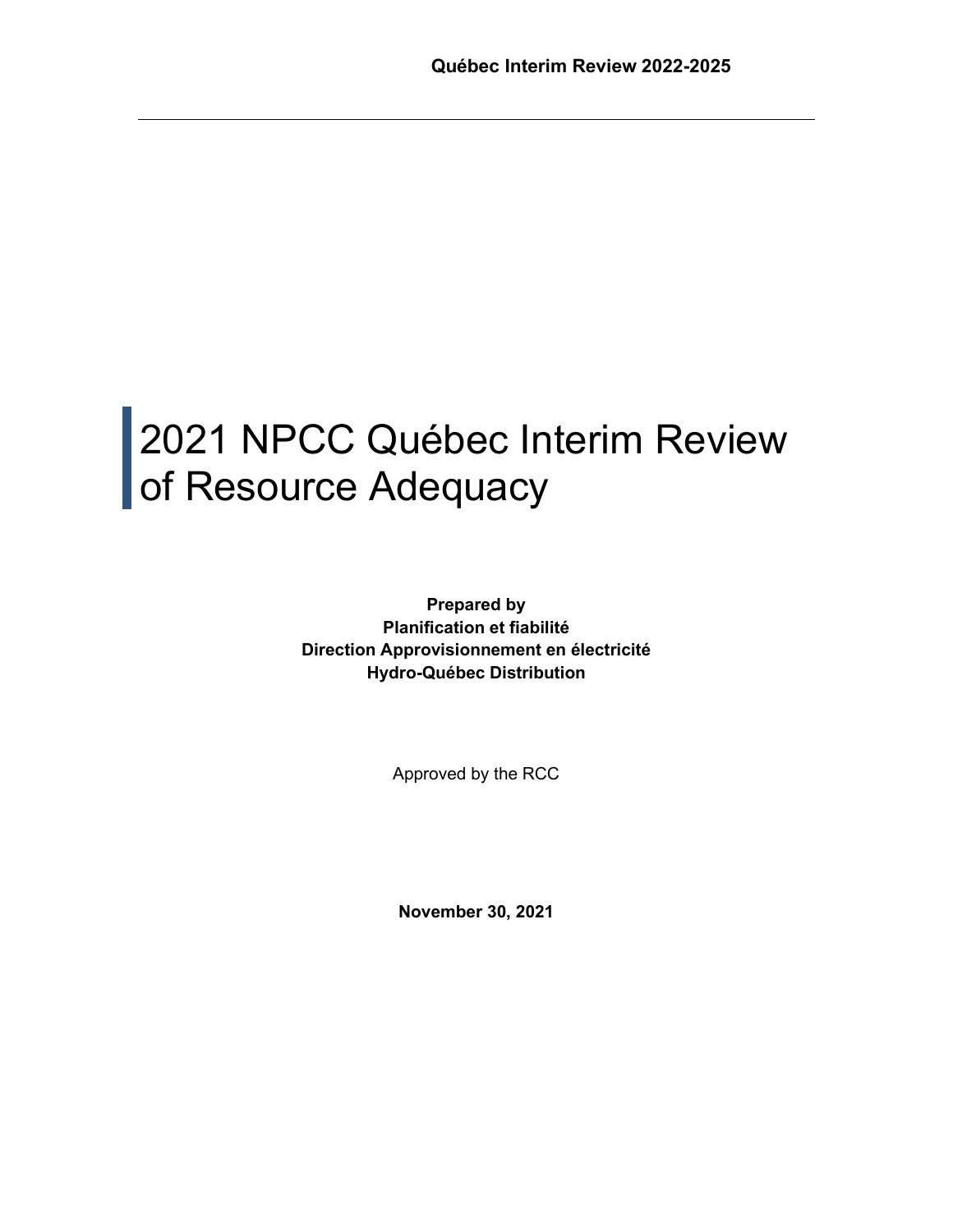This page intentionally left blank.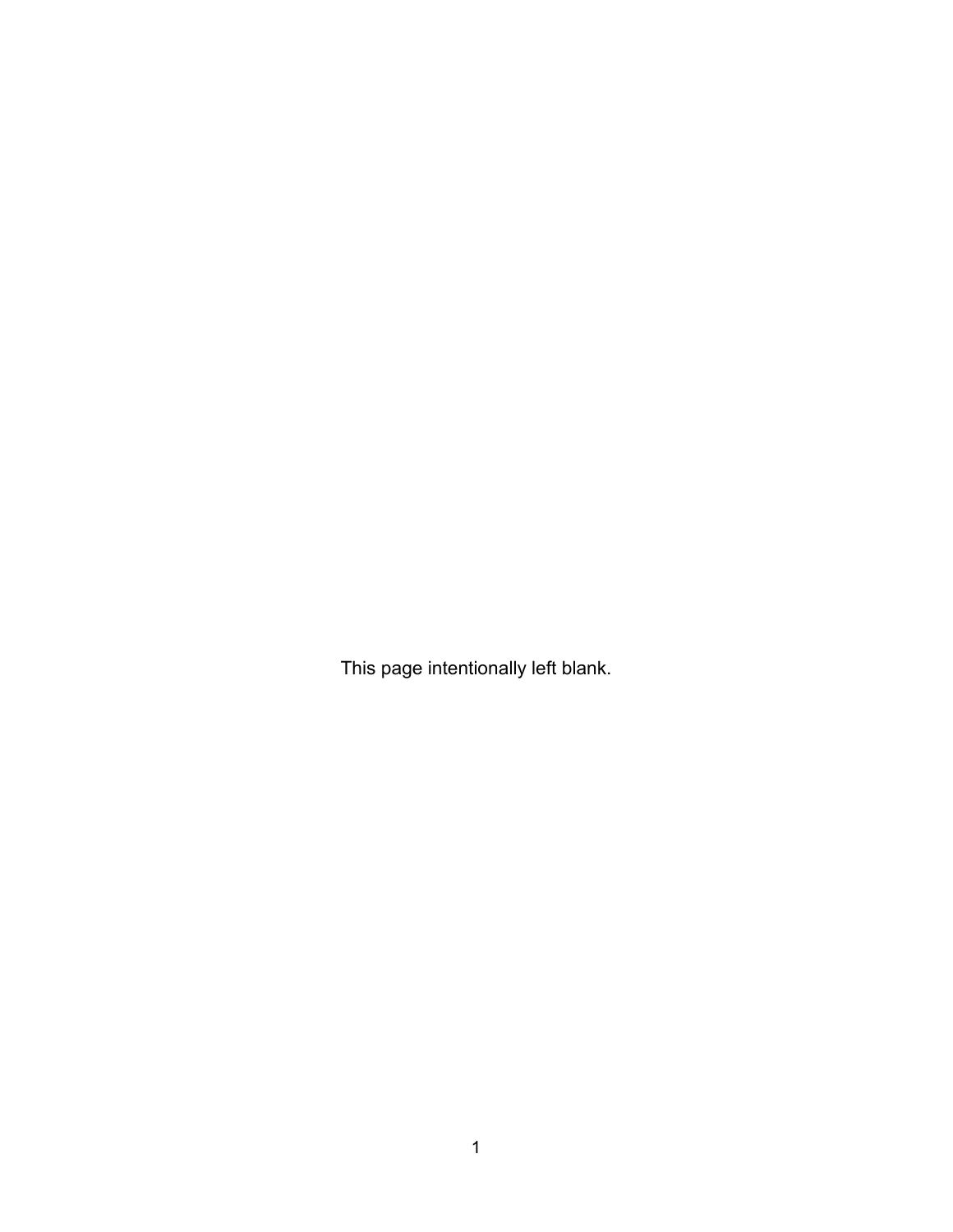## **1. EXECUTIVE SUMMARY**

The Québec Balancing Authority Area submits this assessment of resource adequacy to comply with the Reliability Assessment Program established by the Northeast Power Coordinating Council (NPCC). The guidelines for the review are specified in Appendix D of the NPCC Regional Reliability Reference Directory #1, "*Guidelines for Area Review of Resource Adequacy*".

This 2021 Interim Review of Resource Adequacy is the first update from the last Comprehensive Review and covers the study period from winter 2021-2022 through winter 2024-2025. Changes in assumptions since the last Comprehensive Review, and the impact of these changes on the overall reliability of the Québec electricity system, are highlighted herein.

The internal demand forecast has been revised upward since the last Comprehensive Review due mainly to an increase in sales in the residential, commercial and industrial sectors. Planned resources were also revised upward due mostly to new demand response programs targets and to an increase in wind resources capacity.

Results of this Interim Review show that the loss of load expectation (LOLE) for the Québec Area is below the NPCC reliability criterion of not more than 0.1 day per year for all years of the assessment in the Base case scenario. For the high case scenario, the area would need additional capacity for the last two winter periods.

| <b>Winter</b><br><b>Peak</b> | <b>Base case scenario</b><br>(day / year) | <b>High case scenario</b><br>(day/ year) |
|------------------------------|-------------------------------------------|------------------------------------------|
| 2021-2022                    | 0.036                                     | 0.072                                    |
| 2022-2023                    | 0.033                                     | 0.075                                    |
| 2023-2024                    | 0.047                                     | 0.110                                    |
| 2024-2025                    | 0.067                                     | 0.161                                    |

# **Table 1 – Summary of LOLE Results**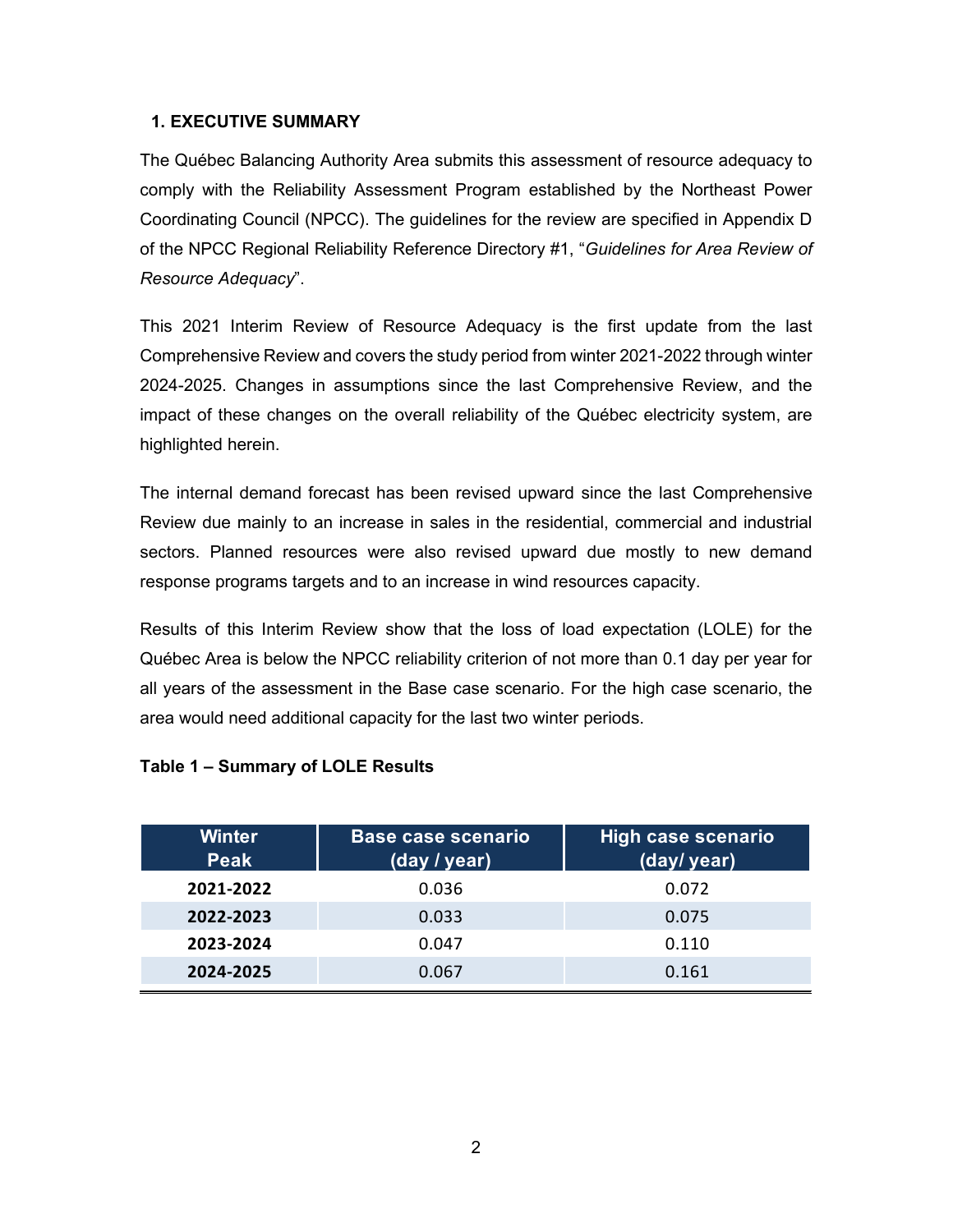## **2. INTRODUCTION**

This Interim Review is the first update of the 2020 Québec Balancing Authority Area Comprehensive Review of Resource Adequacy approved by the Reliability Coordinating Committee (RCC) in December 2020. This review covers the period from November 2021 through October 2025. The Québec Area is a winter peaking system with the peak load generally occurring in January. Major assumptions of this review are consistent with the second update of the Hydro-Québec Distribution 2020-2029 Supply Plan, which was filed with the Québec Energy Board on November 1<sup>st</sup>, 2021.

## **3. ASSUMPTION CHANGES**

## **3.1 Base Case Demand Forecast**

The Québec Area peak load forecast over the period of this review has increased in comparison to the load forecast presented in the 2020 Comprehensive Review. This growth in the load forecast is mainly attributed to an increase in sales in the residential, commercial and industrial sectors. Table 2 below compares the peak load forecast between the two reviews.

| <b>Base Case Scenario</b>    |                               |                                               |                   |  |  |
|------------------------------|-------------------------------|-----------------------------------------------|-------------------|--|--|
| <b>Winter</b><br><b>Peak</b> | 2021<br><b>Interim Review</b> | 2020<br><b>Comprehensive</b><br><b>Review</b> | <b>Difference</b> |  |  |
| 2021-2022                    | 40,664                        | 40,587                                        | 78                |  |  |
| 2022-2023                    | 40,962                        | 40,898                                        | 64                |  |  |
| 2023-2024                    | 41,347                        | 41,233                                        | 114               |  |  |
| 2024-2025                    | 41,924                        | 40,788                                        | 1,135             |  |  |
| <b>Average Growth Rate</b>   | 1.0%                          | $0.9%^{1}$                                    |                   |  |  |

# **Table 2 – Base Case Load Forecast Comparison (MW)**

 $1$  : After adjustment of the 2025 load with exports to FCM (+934 MW).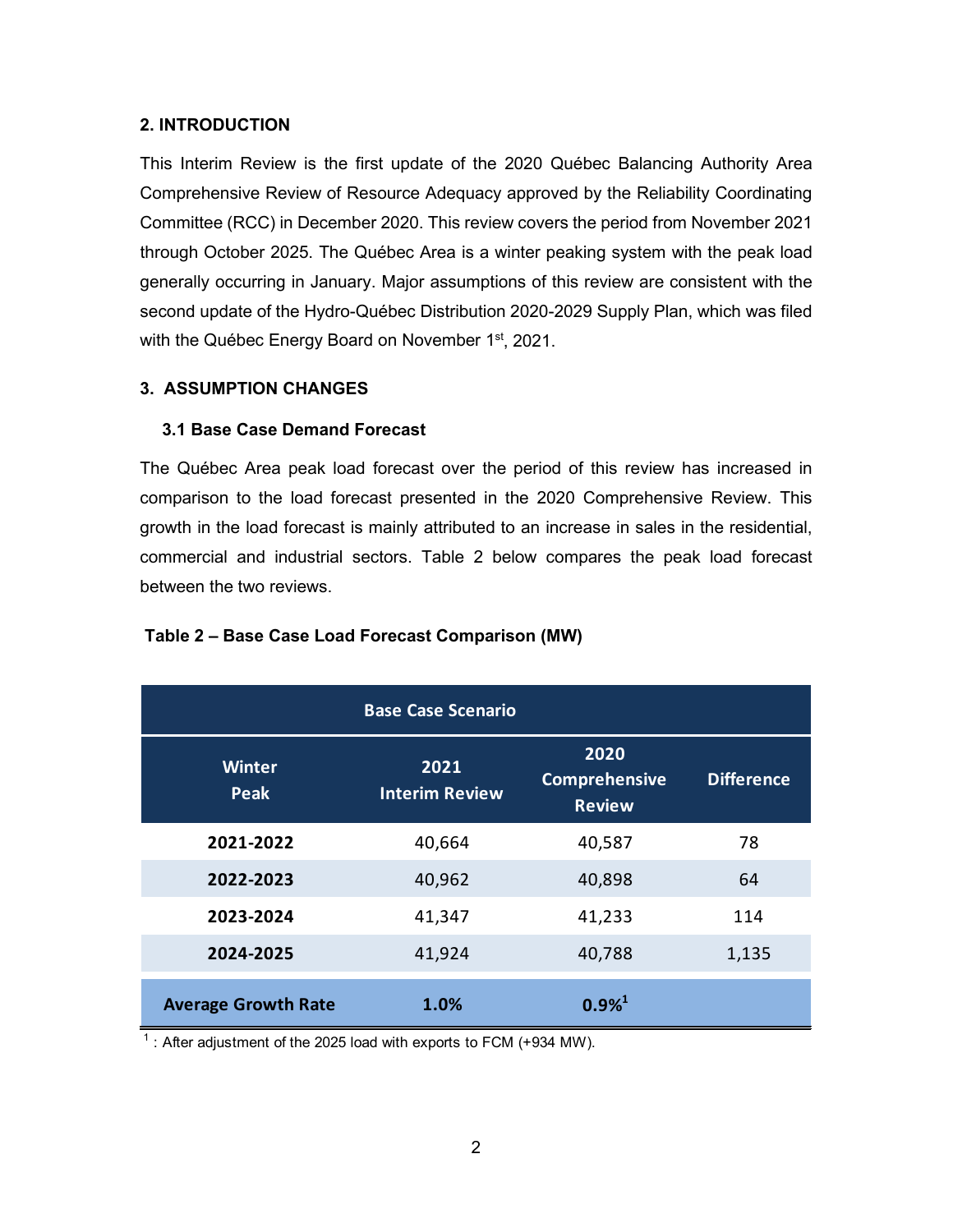

**Figure 1 – Comparison of Demand Forecasts**

Load forecast uncertainty is derived from the load sensitivity to weather conditions and the variation of economic and demographic variables affecting the load. In this review, the load forecast uncertainty is quite similar to what was used in the last Comprehensive Review.

### **Table 3 – Load Forecast Uncertainty Comparison**

| <b>Review of Resource Adequacy</b> | <b>Current year</b> | $+1$ year | +2 years | +3 years |
|------------------------------------|---------------------|-----------|----------|----------|
| 2021 Interim Review                | 4.3%                | 4.4%      | 4.5%     | 4.6%     |
| 2020 Comprehensive Review          | 4.3%                | 4.4%      | 4.4%     | 4.7%     |
| <b>Difference</b>                  | 0.0%                | 0.0%      | 0.1%     | $-0.1%$  |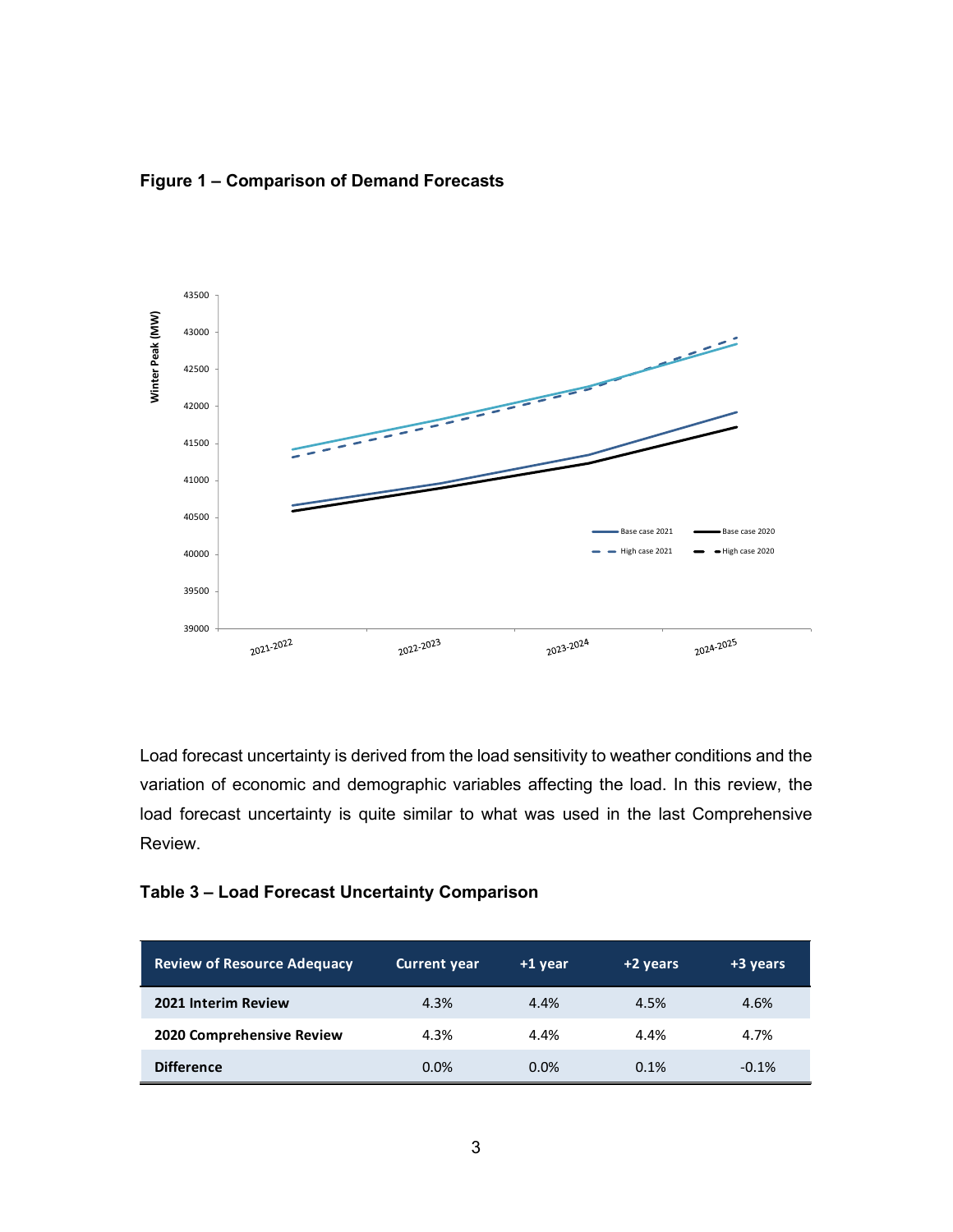## **3.2 High Case Demand Forecast**

The High case load forecast levels presented in Table 4 have a 10% probability of being exceeded. When simulating LOLE for the High case scenario, the load forecast uncertainty is limited to weather conditions.

|                            | <b>High Case Scenario</b>     |                                     |                   |  |
|----------------------------|-------------------------------|-------------------------------------|-------------------|--|
| <b>Winter</b><br>Peak      | 2021<br><b>Interim Review</b> | 2020<br><b>Comprehensive Review</b> | <b>Difference</b> |  |
| 2021-2022                  | 41,313                        | 41,419                              | $-106$            |  |
| 2022-2023                  | 41,755                        | 41,826                              | $-71$             |  |
| 2023-2024                  | 42,233                        | 42,270                              | $-37$             |  |
| 2024-2025                  | 42,928                        | 41,910                              | 1,018             |  |
| <b>Average Growth Rate</b> | 1.3%                          | $1.1\%$ <sup>1</sup>                |                   |  |

### **Table 4 – High Case Load Forecast Comparison (MW)**

 $1$  : After adjustment of the 2025 load with exports to FCM (+934 MW).

In this review, planned resources are consistent with the most recent available capacity data updates for the Area. Planned resources at the end of the study period have been revised upward by 343 MW since the last Comprehensive Review. The differences in planned resources are explained by:

- a decrease of available hydro capacity for the next winter period (-400 MW) due to higher restrictions that are explained by unavailability of several groups for sustainability works, unavailability of a transformer at a switchyard, … etc.
- additional capacity from demand response programs targets during the next winter periods.
- additional wind capacity in 2025 (+204 MW) with a 36% of contribution at peak time-period.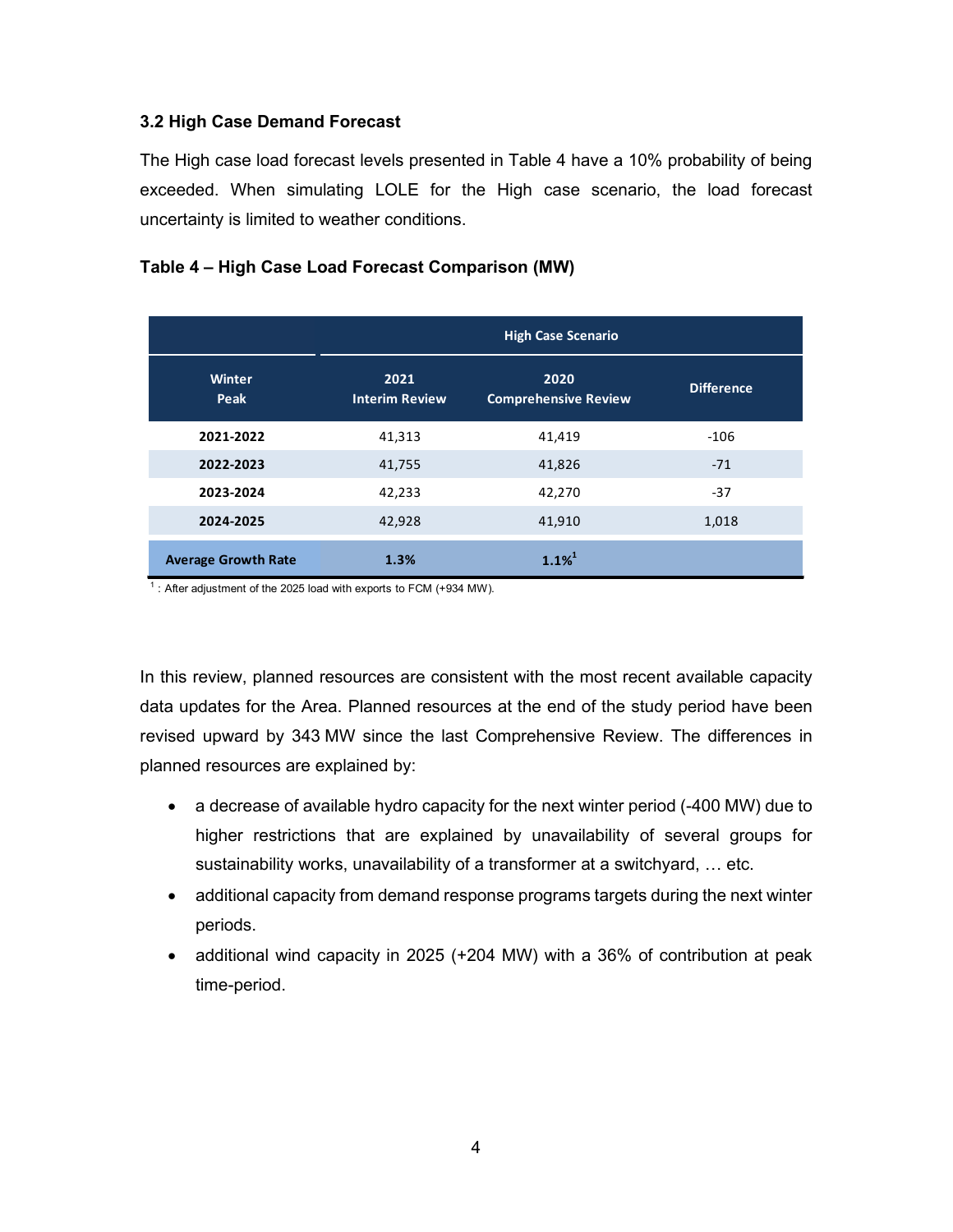| Winter<br>Peak | 2021 Interim Review | 2020 Comprehensive<br><b>Review</b> | <b>Difference</b> |
|----------------|---------------------|-------------------------------------|-------------------|
| 2021-2022      | 45,748              | 46,270                              | $-522$            |
| 2022-2023      | 46,577              | 46,704                              | $-127$            |
| 2023-2024      | 46,732              | 46,588                              | 144               |
| 2024-2025      | 47,147              | 46,804                              | 343               |

## **Table 5 – Planned Resources Comparison (MW)**

## **4.1 Base Case Demand Scenario**

Results shown in Table 6 indicate that the Québec Area will meet the NPCC resource adequacy criterion that requires a loss of load expectation (LOLE) value not more than 0.1 day per year (or one day per ten years) for all the years covered by this review. These values are higher than the ones presented in the last Comprehensive Review, due to an increase in load forecasts.

#### **Table 6 – Planned Reserve and LOLE Results**

|                              | <b>Planned Reserve</b><br>(MW)          |                                               |                                  | <b>LOLE</b><br>(Day / year)            |
|------------------------------|-----------------------------------------|-----------------------------------------------|----------------------------------|----------------------------------------|
| <b>Winter</b><br><b>Peak</b> | 2021<br><b>Interim</b><br><b>Review</b> | 2020<br><b>Comprehensive</b><br><b>Review</b> | 2021<br>Interim<br><b>Review</b> | 2020<br>Comprehensive<br><b>Review</b> |
| 2021-2022                    | 5,084                                   | 5,684                                         | 0.036                            | 0.020                                  |
| 2022-2023                    | 5,615                                   | 5,806                                         | 0.033                            | 0.025                                  |
| 2023-2024                    | 5,385                                   | 5,355                                         | 0.047                            | 0.046                                  |
| 2024-2025                    | 5,224                                   | 6,015                                         | 0.067                            | 0.024                                  |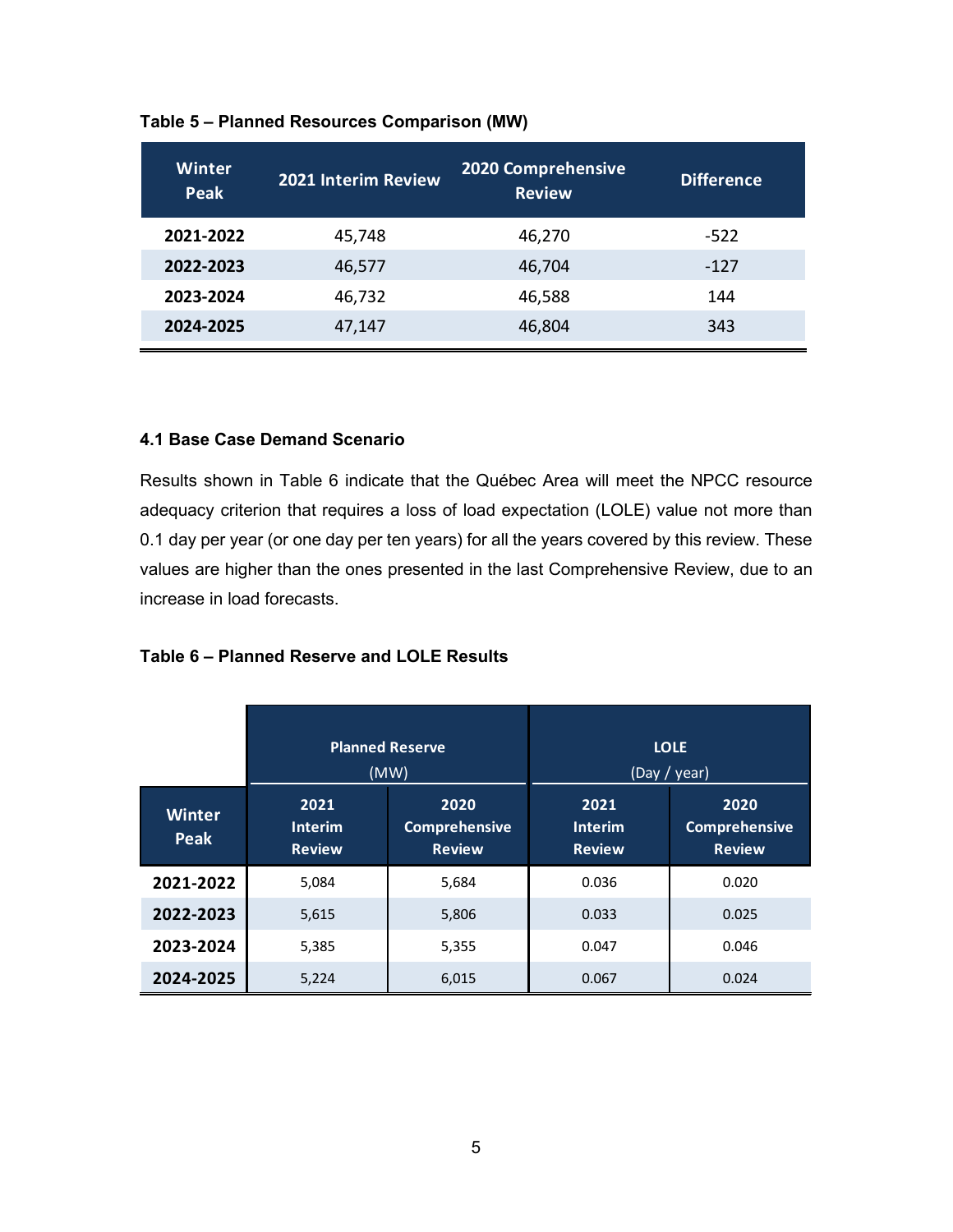11.7 percent for the 2024-2025 winter period. The reference reserve margins of this review are quite similar to the reserve margins presented in the 2020 Comprehensive Review.

|                       | <b>Required Reserve (MW)</b>  |                                               | <b>Reference Reserve (%)</b>  |                                        |                           |
|-----------------------|-------------------------------|-----------------------------------------------|-------------------------------|----------------------------------------|---------------------------|
| Winter<br><b>Peak</b> | 2021 Interim<br><b>Review</b> | 2020<br><b>Comprehensive</b><br><b>Review</b> | 2021 Interim<br><b>Review</b> | 2020<br>Comprehensive<br><b>Review</b> | <b>LOLE</b><br>(Day/year) |
| 2021-2022             | 4,171                         | 4.386                                         | 10.3%                         | 10.8%                                  | 0.100                     |
| 2022-2023             | 4,627                         | 4.674                                         | 11.3%                         | 11.4%                                  | 0.100                     |
| 2023-2024             | 4.710                         | 4,666                                         | 11.4%                         | 11.3%                                  | 0.100                     |
| 2024-2025             | 4,871                         | 4,868                                         | 11.6%                         | 11.9%                                  | 0.100                     |

|  |  |  | Table 7 – Required Reserve Margins at NPCC Criterion (LOLE = 0.1 day/year) |
|--|--|--|----------------------------------------------------------------------------|
|  |  |  |                                                                            |

# **4.2 High Case Demand Scenario**

Results shown in Table 8 indicate that, in the High case demand scenario, the Québec Area would need additional capacity for the last two winter periods.

|  | Table 8 – Planned reserve and LOLE - High Case Demand Forecast |
|--|----------------------------------------------------------------|
|--|----------------------------------------------------------------|

|                       | <b>Planned Reserve</b><br>(MW)                                          |       | <b>LOLE</b><br>(day / year)   |                                        |
|-----------------------|-------------------------------------------------------------------------|-------|-------------------------------|----------------------------------------|
| <b>Winter</b><br>Peak | 2020<br>2021 Interim<br>Comprehensive<br><b>Review</b><br><b>Review</b> |       | 2021 Interim<br><b>Review</b> | 2020<br>Comprehensive<br><b>Review</b> |
| 2020-2021             | 5,434                                                                   | 4,954 | 0.024                         | 0.109                                  |
| 2021-2022             | 4,434                                                                   | 4,851 | 0.072                         | 0.054                                  |
| 2022-2023             | 4,822                                                                   | 4,878 | 0.075                         | 0.069                                  |
| 2023-2024             | 4,499                                                                   | 4,317 | 0.110                         | 0.116                                  |
| 2024-2025             | 4,219                                                                   | 4,894 | 0.161                         | 0.063                                  |